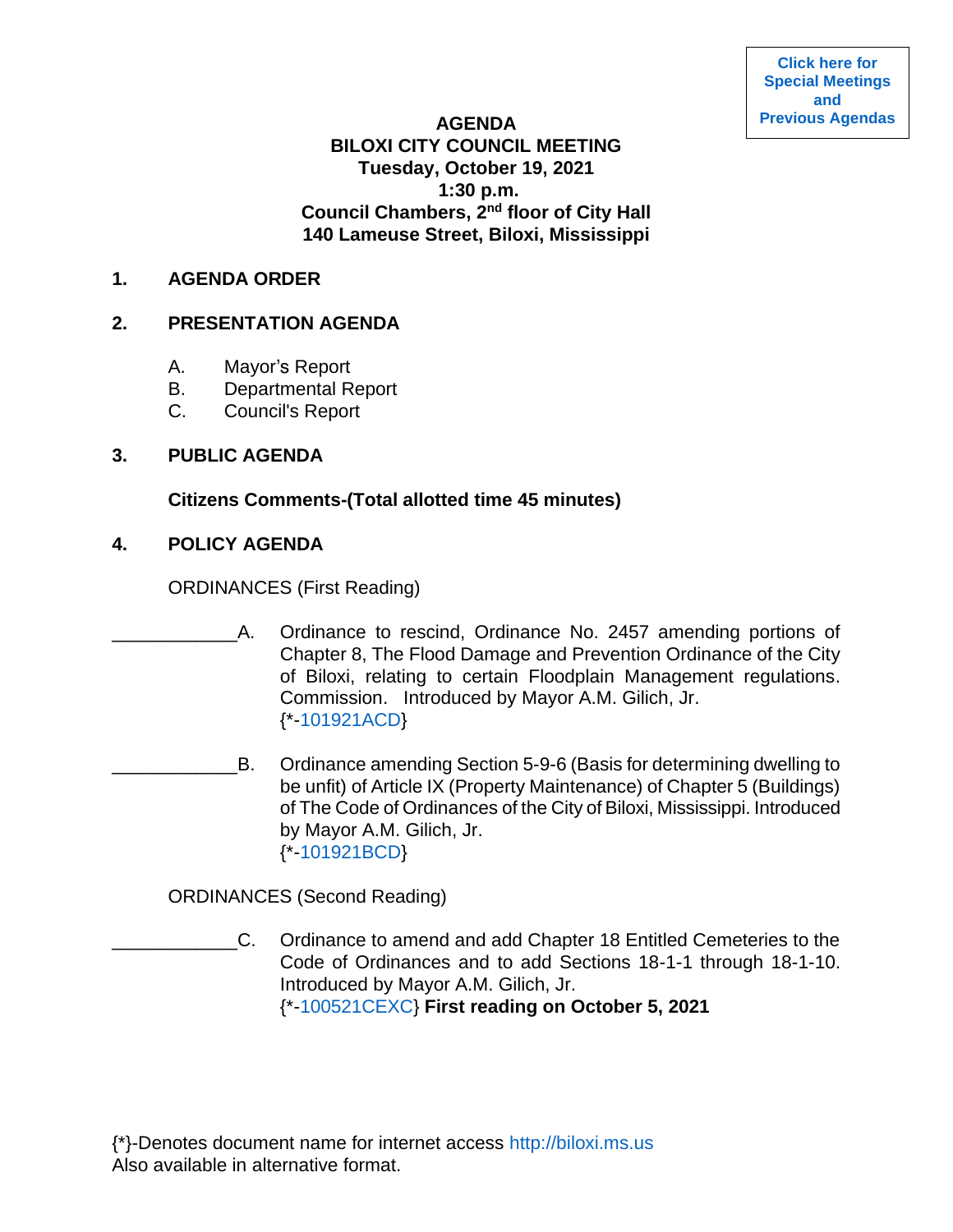# **4. POLICY AGENDA-Continued**

- D. Ordinance to amend section 23-3-5(B)(6) if the Code of Ordinances to designate an additional buildings as a Biloxi Landmark. Introduced by Mayor A.M. Gilich, Jr. {\*[-100521ACD}](https://www.biloxi.ms.us/agendas/citycouncil/2021/101921/100521acd.pdf) **First reading on October 5, 2021**
	- \_\_\_\_\_\_\_\_\_\_\_\_E. Ordinance to amend Section 9-1-22 (a) of the Code of Ordinances pertaining to Garbage Collection Fees. Introduced by Mayor A.M. Gilich, Jr.

{\*[-100521DEXC}](https://www.biloxi.ms.us/agendas/citycouncil/2021/101921/100521dexc.pdf) **First reading on October 5, 2021**

## RESOLUTIONS

F. Resolution authorizing approval and dedication of the Thirteenth Addition, of the Biloxi Cemetery. Introduced by Mayor A.M. Gilich, Jr. {\*[-102020BPC}](https://www.biloxi.ms.us/agendas/citycouncil/2021/101921/102020bpc.pdf) **Tabled subject to call on December 29, 2020**

# **5. CONSENT AGENDA**

- \_\_\_\_\_\_\_\_\_\_\_\_A. Resolution confirming and approving appointment of Deputy Clerk of the Municipal Court of the City of Biloxi, Mississippi and for related purposes (Lisa Kline) Introduced by Mayor A.M. Gilich, Jr. {\*[-101921ACOURT}](https://www.biloxi.ms.us/agendas/citycouncil/2021/101921/101921acourt.pdf)
- B. Resolution confirming and approving appointment of Deputy Clerk of the Municipal Court of the City of Biloxi, Mississippi and for related purposes (Dejone' Vereen). Introduced by Mayor A.M. Gilich, Jr. {\*[-101921BCOURT}](https://www.biloxi.ms.us/agendas/citycouncil/2021/101921/101921bcourt.pdf)
	- \_\_\_\_\_\_\_\_\_\_\_\_C. Resolution continuing the declaration of a State of Emergency for Hurricane Zeta in the City of Biloxi, Mississippi, and authorizing the Mayor to do all things reasonable and necessary to protect the immediate health and safety of the City's citizens; and for related purposes. Introduced by Mayor A.M. Gilich, Jr. {\*[-101921AEXC}](https://www.biloxi.ms.us/agendas/citycouncil/2021/101921/101921aexc.pdf)
- D. Resolution continuing a State of Emergency in the City of Biloxi, Mississippi for COVID-19, and authorizing the Mayor to do all things reasonable and necessary to protect the immediate health and safety of the City's citizens; and for related purposes. Introduced by Mayor A.M. Gilich, Jr. {\*[-101921BEXC}](https://www.biloxi.ms.us/agendas/citycouncil/2021/101921/101921bexc.pdf)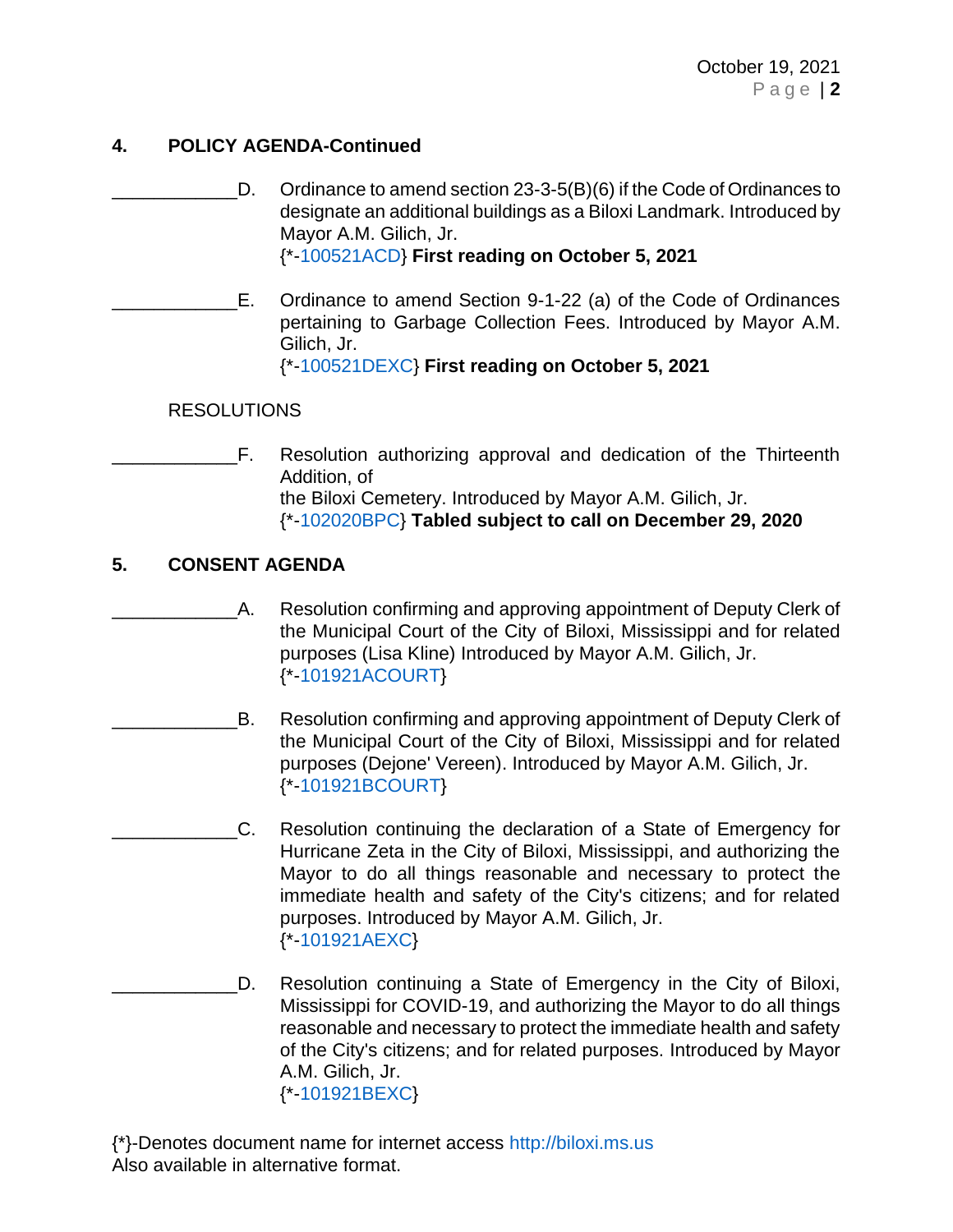- E. Resolution to execute a contract with Grace Aaron Development Consultant for Professional Administration Services for the City's Community Development Block Grant (CDBG) Program. Introduced by Mayor A.M. Gilich, Jr. {\*[-101921AFSP}](https://www.biloxi.ms.us/agendas/citycouncil/2021/101921/101921afsp.pdf)
- F. Resolution amending the municipal budget for fiscal year ending September 30, 2022, recognizing surplus funds received from Property Room in the amount of \$345.91. Introduced by Mayor A.M. Gilich, Jr. {\*[-101921APD}](https://www.biloxi.ms.us/agendas/citycouncil/2021/101921/101921apd.pdf)
	- \_\_\_\_\_\_\_\_\_\_\_\_G. Resolution amending the municipal budget for fiscal year ending September 30, 2022, and authorizing Biloxi Police Department use of State Drug Forfeiture Funds to purchase CASPR Pro (Natural Disinfection Solutions) in the amount of \$34,500.00. Introduced by Mayor A.M. Gilich, Jr. {\*[-101921BPD}](https://www.biloxi.ms.us/agendas/citycouncil/2021/101921/101921bpd.pdf)
		- \_\_\_\_\_\_\_\_\_\_\_\_H. Resolution authorizing acceptance of the grant award from Mississippi Office of Highway Safety and amending the budget ending September 30, 2022, in the amount of \$8,873.48. Introduced by Mayor A.M. Gilich, Jr. {\*[-101921CPD}](https://www.biloxi.ms.us/agendas/citycouncil/2021/101921/101921cpd.pdf)
	- \_\_\_\_\_\_\_\_\_\_\_\_I. Resolution amending the municipal budget for fiscal year ending September 30, 2022, to purchase one (1) patrol unit and installation of equipment in the amount of \$47,812.00. Introduced by Mayor A.M. Gilich, Jr. {\*[-101921DPD}](https://www.biloxi.ms.us/agendas/citycouncil/2021/101921/101921dpd.pdf)
		- \_\_\_\_\_\_\_\_\_\_\_\_J. Resolution amending the municipal budget for fiscal year ending September 30, 2022, to purchase one (1) Public Safety Portable Building, in the amount of \$7,039.00. Introduced by Mayor A.M. Gilich, Jr. {\*[-101921EPD}](https://www.biloxi.ms.us/agendas/citycouncil/2021/101921/101921epd.pdf)
- K. Resolution accepting grant award (GR111) from Mississippi Office of Homeland Security and amending the municipal budget for fiscal year ending September 30, 2022, to recognize grant funds in the amount of \$100,000.00. Introduced by Mayor A.M. Gilich, Jr. {\*[-101921FPD}](https://www.biloxi.ms.us/agendas/citycouncil/2021/101921/101921fpd.pdf)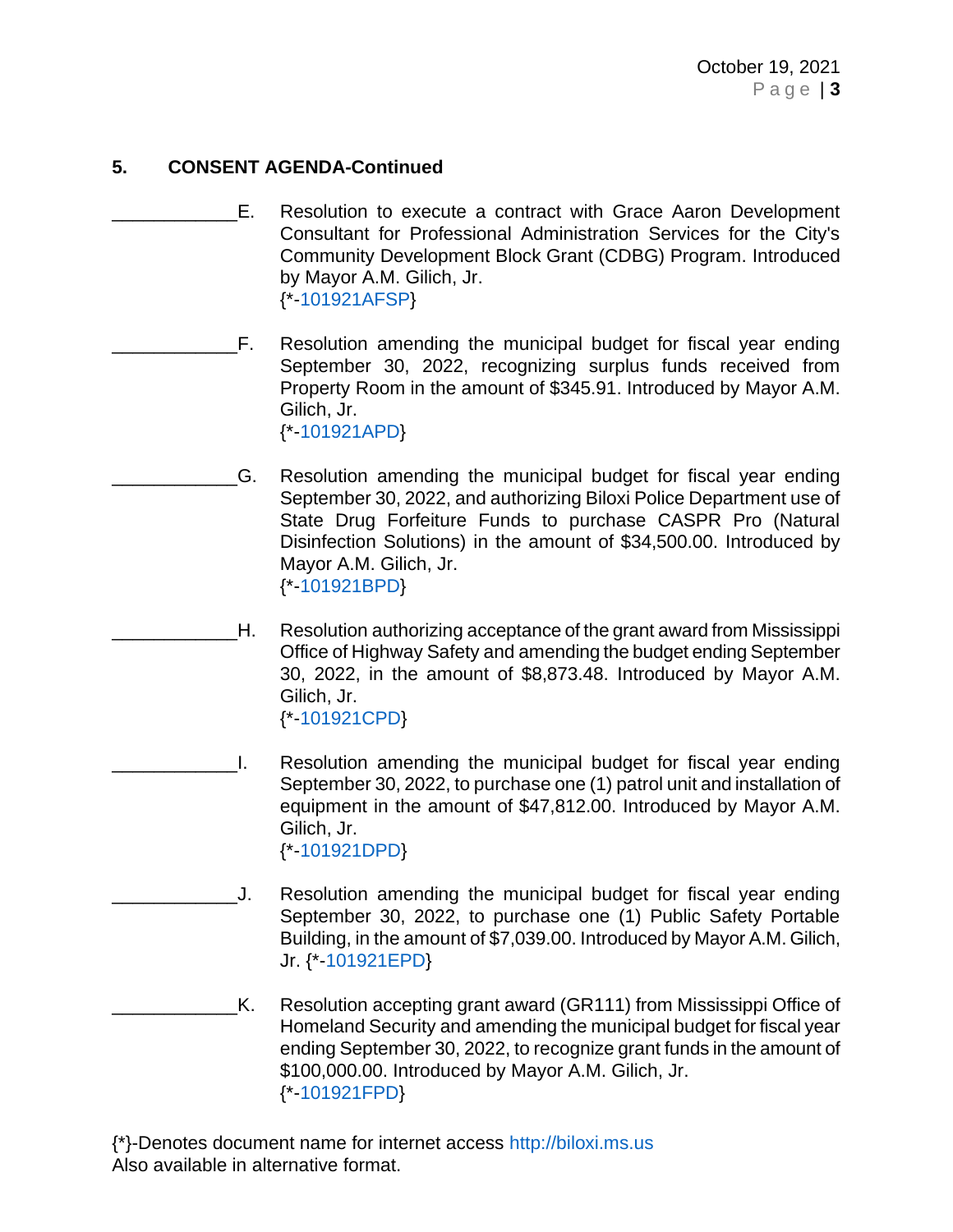- \_\_\_\_\_\_\_\_\_\_\_\_L. Resolution authorizing purchase of sidearm by retiring member of the Biloxi Police Department (Wesley Brantley). Introduced by Mayor A.M. Gilich, Jr. {\*[-101921GPD}](https://www.biloxi.ms.us/agendas/citycouncil/2021/101921/101921gpd.pdf)
- M. Resolution amending the municipal budget for the fiscal year ending September 30, 2022, in the amount of \$8,212.90 (N20LE122B-GR155). Introduced by Mayor A.M. Gilich, Jr. {\*[-101921HPD}](https://www.biloxi.ms.us/agendas/citycouncil/2021/101921/101921hpd.pdf)
- N. Resolution to approve the purchase of One K-9 and Training from Vohne Liche Kennels in the total amount of \$16,000.00, as authorized Mississippi Code 1972 Annotated Subsection 21-21-5. Funding: Police Budget. Introduced by Mayor A.M. Gilich, Jr. {\*[-101921APUR}](https://www.biloxi.ms.us/agendas/citycouncil/2021/101921/101921apur.pdf)
- \_\_\_\_\_\_\_\_\_\_\_\_O. Resolution to approve the purchase of Four Mowers from Jerry's Lawn Mower Sales in the total amount of \$36,723.46, as authorized by State of Mississippi Contracts No. 8200055825 and No. 8200055864. Funding: Public Works Budget. Introduced by Mayor A.M. Gilich, Jr. {\*[-101921BPUR}](https://www.biloxi.ms.us/agendas/citycouncil/2021/101921/101921bpur.pdf)
- P. Resolution to approve and authorize the lowest and best quote received to replace the wallpaper at the Civic Center from Thames Construction in the total amount of \$10,000.00. Funding: Parks & Recreation Budget. Introduced by Mayor A.M. Gilich, Jr. {\*[-101921CPUR}](https://www.biloxi.ms.us/agendas/citycouncil/2021/101921/101921cpur.pdf)
	- \_\_\_\_\_\_\_\_\_\_\_\_Q. Resolution to approve the purchase and installation for an Air Filtration System for the Public Safety Building from NOS Sales in the total amount of \$34,500.00, as authorized by State of Mississippi Contract No. 8200058113. Funding: Police Budget. Introduced by Mayor A.M. Gilich, Jr. {\*[-101921DPUR}](https://www.biloxi.ms.us/agendas/citycouncil/2021/101921/101921dpur.pdf)
- R. Resolution supplementing Resolution No. 662-21 regarding adoption of the Fiscal Year 2021-2022 Police Department Grant Budget for the Fiscal Year ending September 30, 2022, to reflect actual revenues and expenditures through September 30, 2021. Introduced by Mayor A.M. Gilich, Jr. {\*[-101921AADM}](https://www.biloxi.ms.us/agendas/citycouncil/2021/101921/101921aadm.pdf)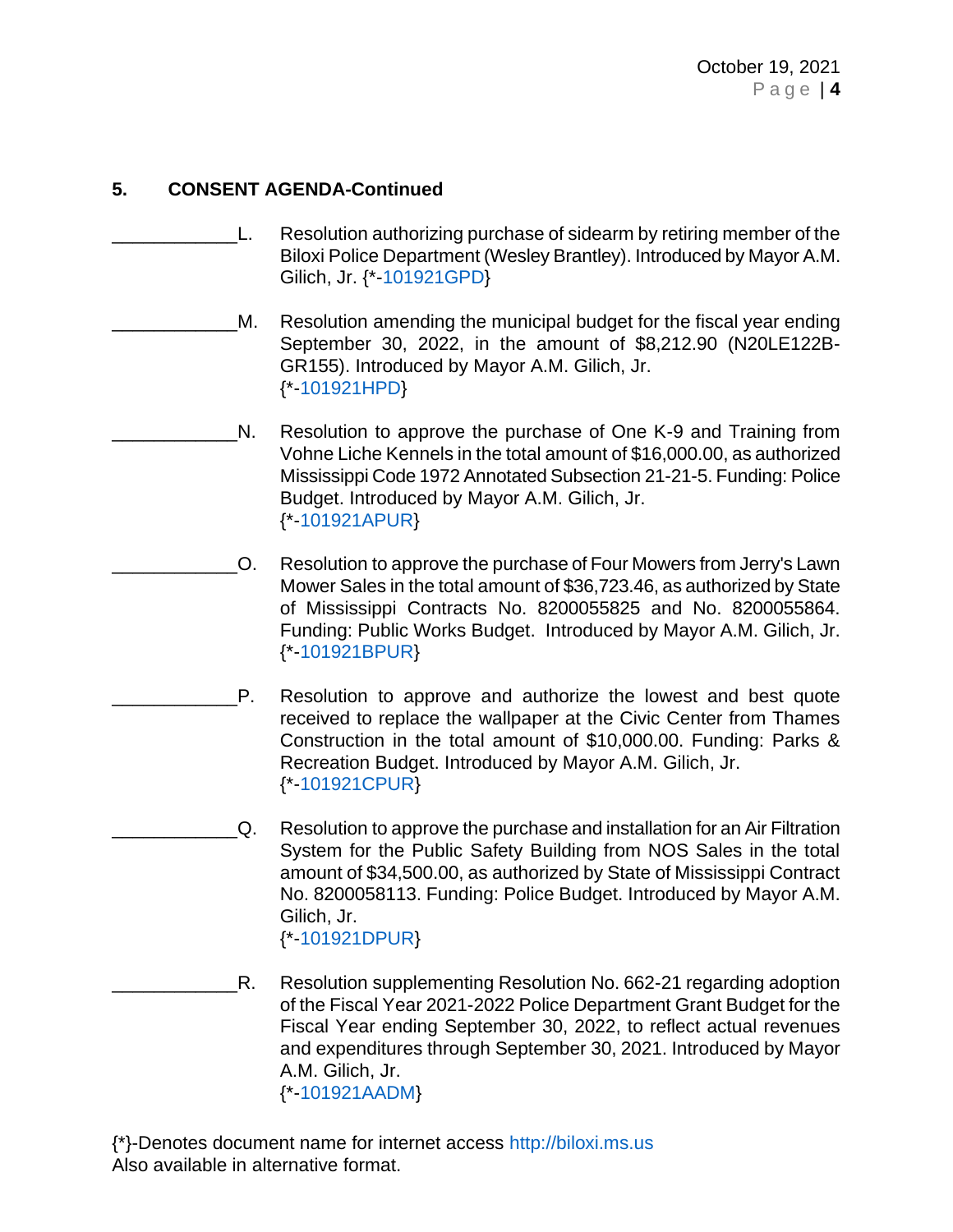- \_\_\_\_\_\_\_\_\_\_\_\_S. Resolution authorizing entry into First Amendment to Fire and Security Alarm Maintenance and Monitoring Agreement by and between the City of Biloxi and Tapper Security, Inc. Introduced by Mayor A.M. Gilich, Jr. {\*[-101921ACON}](https://www.biloxi.ms.us/agendas/citycouncil/2021/101921/101921acon.pdf)
- \_\_\_\_\_\_\_\_\_\_\_\_T. Resolution authorizing entry into First Amendment to 2021 Fire Extinguisher Maintenance Agreement by and between the City of Biloxi and Southern Fire Sprinkler, Inc. Introduced by Mayor A.M. Gilich, Jr. {\*[-101921BCON}](https://www.biloxi.ms.us/agendas/citycouncil/2021/101921/101921bcon.pdf)
	- U. Resolution authorizing entry into Second Amendment to 2021 Fire Extinguisher Maintenance Agreement by and between the City of Biloxi and Southern Fire Sprinkler, Inc. Introduced by Mayor A.M. Gilich, Jr. {\*[-101921CCON}](https://www.biloxi.ms.us/agendas/citycouncil/2021/101921/101921ccon.pdf)
		- \_\_\_\_\_\_\_\_\_\_\_\_V. Resolution authorizing entry into a Special Event Agreement with the Mississippi Gulf Coast Chamber of Commerce, Inc. for the 2022 Craft Beer Fest to be held at MGM Park on March 26, 2022. Introduced by Mayor A.M. Gilich, Jr. {\*[-101921DCON}](https://www.biloxi.ms.us/agendas/citycouncil/2021/101921/101921dcon.pdf)
		- W. Resolution rescinding Resolution No. 394-21 authorizing entry into Mutual Aid Agreement with 81st Security Forces Squadron, Keesler Air Force Base. Introduced by Mayor A.M. Gilich, Jr. {\*[-101921ECON}](https://www.biloxi.ms.us/agendas/citycouncil/2021/101921/101921econ.pdf)
- X. Resolution authorizing entry into Mutual Aid Agreement between the 81st Security Forces Squadron, Keesler Air Force Base Mississippi and the Biloxi Police Department. Introduced by Mayor A.M. Gilich, Jr. {\*[-101921FCON}](https://www.biloxi.ms.us/agendas/citycouncil/2021/101921/101921fcon.pdf)
- Y. Resolution authorizing entry into a Professional Services Agreement with Gary Richards to serve as the City's Compliance Manager in connection with the fuel dock at the Biloxi Small Craft Harbor. Introduced by Mayor A.M. Gilich, Jr. {\*[-101921GCON}](https://www.biloxi.ms.us/agendas/citycouncil/2021/101921/101921gcon.pdf)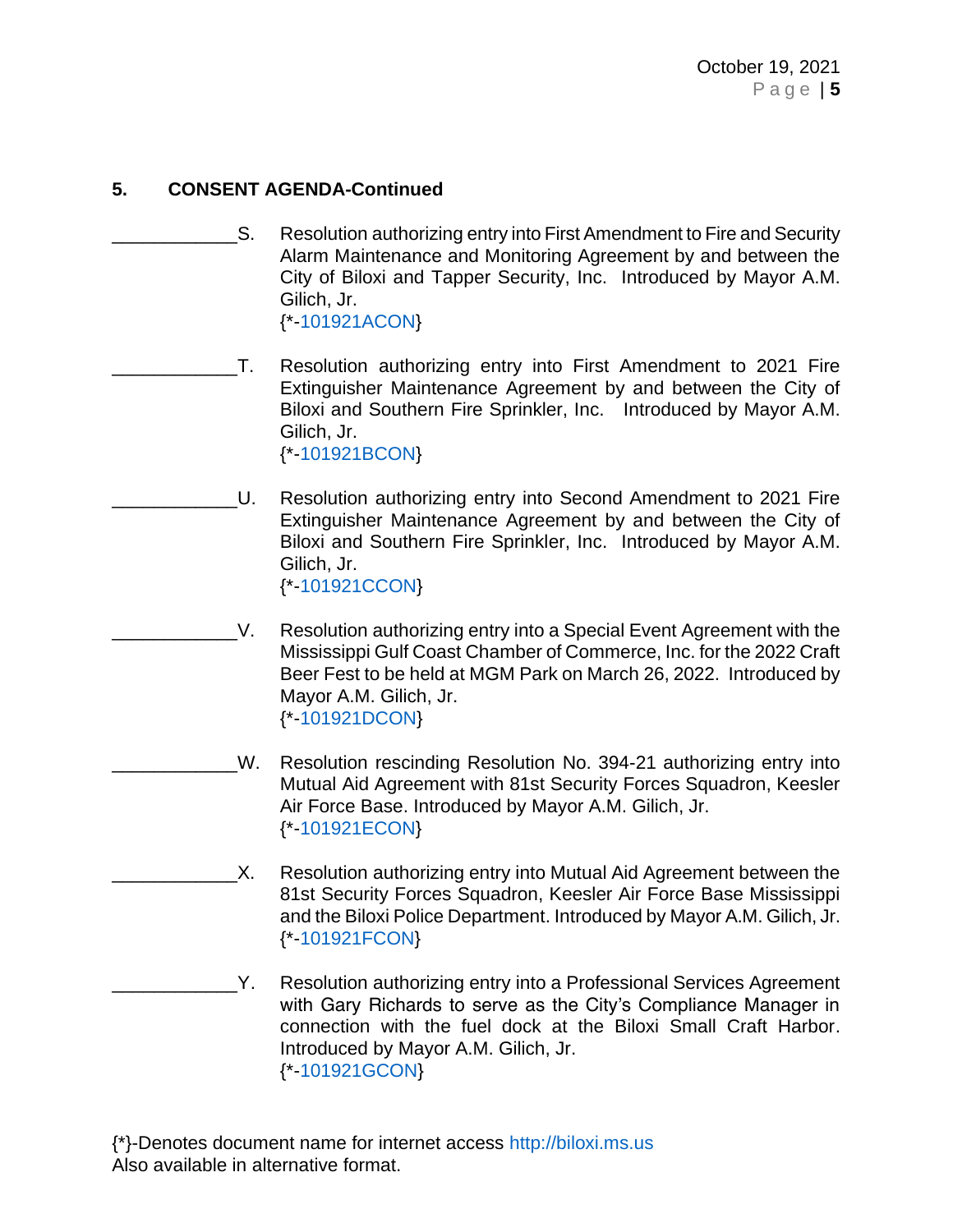- Z. Resolution authorizing acceptance of grant funds from the U.S. Department of Justice Community-Oriented Policing Services ("COPS") Hiring Grant and amending the municipal budget for fiscal year ending September 30, 2022, to recognize grant funds. Introduced by Mayor A.M. Gilich, Jr. {\*[-101921HCON}](https://www.biloxi.ms.us/agendas/citycouncil/2021/101921/101921hcon.pdf)
	- AA. Resolution authorizing the Mayor of the City of Biloxi to establish just compensation and sign certification for the acquisition of real property in connection with Capital Project No. 913: Popps Ferry Extension. Introduced by Mayor A.M. Gilich, Jr. {\*[-101921ICON}](https://www.biloxi.ms.us/agendas/citycouncil/2021/101921/101921icon.pdf)
- BB. Resolution authorizing payment to The Maritime and Seafood Industry Museum of Biloxi, Inc. Introduced by Mayor A.M. Gilich, Jr. {\*[-101921JCON}](https://www.biloxi.ms.us/agendas/citycouncil/2021/101921/101921jcon.pdf)
	- CC. Resolution authorizing entry into an Agreement with the Humane Society of South Mississippi, Inc. for the housing of animals delivered by Biloxi Animal Control Officers. Introduced by Mayor A.M. Gilich, Jr. {\*[-101921KCON}](https://www.biloxi.ms.us/agendas/citycouncil/2021/101921/101921kcon.pdf)
	- \_\_\_\_\_\_\_\_\_\_\_\_DD. Resolution authorizing renewal of Active911, Inc. software subscription. Introduced by Mayor A.M. Gilich, Jr. {\*[-101921LCON}](https://www.biloxi.ms.us/agendas/citycouncil/2021/101921/101921lcon.pdf)
		- \_\_\_\_\_\_\_\_\_\_\_\_EE. Resolution authorizing entry into Memorandum of Understanding with the Gulfport-Biloxi Regional Airport Authority. Introduced by Mayor A.M. Gilich, Jr. {\*[-101921MCON}](https://www.biloxi.ms.us/agendas/citycouncil/2021/101921/101921mcon.pdf)
	- \_\_\_\_\_\_\_\_\_\_\_\_FF. Resolution authorizing payment to Gulf Coast Main Street, Inc. d/b/a Biloxi Main Street. Introduced by Mayor A.M. Gilich, Jr. {\*[-101921NCON}](https://www.biloxi.ms.us/agendas/citycouncil/2021/101921/101921ncon.pdf)
- \_\_\_\_\_\_\_\_\_\_\_\_GG. Resolution authorizing Amendment No. 2 to Professional Services Agreement with Pickering Firm, Inc. for Capital Project No. 1069: Kuhn Street Boat Ramp. Introduced by Mayor A.M. Gilich, Jr. {\*[-101921OCON}](https://www.biloxi.ms.us/agendas/citycouncil/2021/101921/101921ocon.pdf)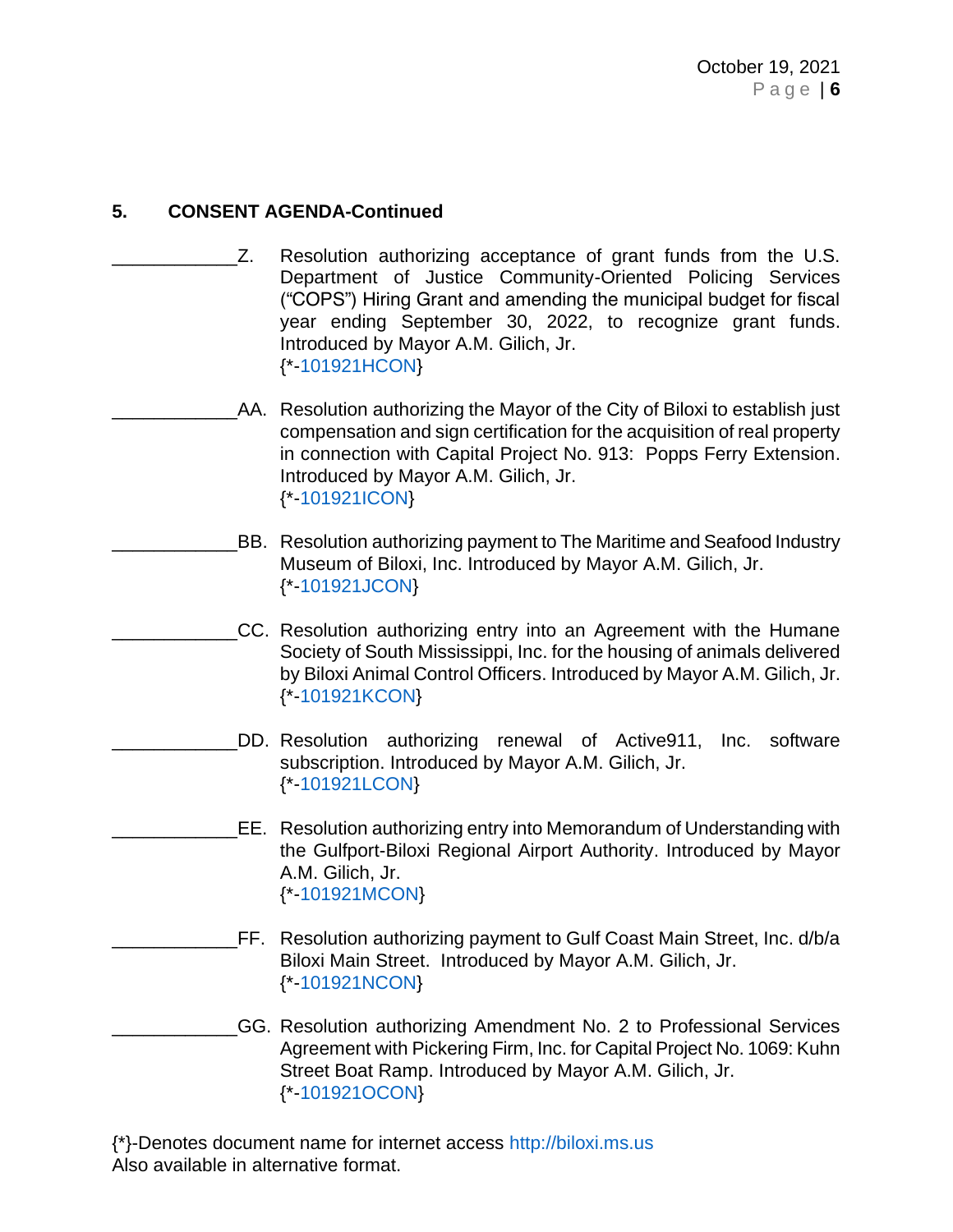- \_\_\_\_\_\_\_\_\_\_\_\_HH. Resolution authorizing purchase of Credit Reporting Service software from Guardian Alliance Technologies, Inc. for use by the City of Biloxi Police Department. Introduced by Mayor A.M. Gilich, Jr. {\*[-101921PCON}](https://www.biloxi.ms.us/agendas/citycouncil/2021/101921/101921pcon.pdf)
- II. Resolution approving payment of relocation expenses in connection with the acquisition of real property for Capital Project No. 913: Popps Ferry Extension. Introduced by Mayor A.M. Gilich, Jr. {\*[-101921QCON}](https://www.biloxi.ms.us/agendas/citycouncil/2021/101921/101921qcon.pdf)

### **6. CODE ENFORCEMENT HEARINGS**

\_\_\_\_\_\_\_\_\_\_\_\_A. Johanna Jackson & J.S. Fairley, 1410F-04-045.000/334 Croesus Street

### **\_\_\_\_\_\_\_\_\_\_\_\_7. ROUTINE AGENDA** {\*[-101921RTN}](https://www.biloxi.ms.us/agendas/citycouncil/2021/101921/101921rtn.pdf)

Section 1: To accept bids submitted by each vendor in the amount shown below as the lowest and/or best bid based on the recommendation of the Executive Branch to accept each such bid as follows:

A. (Purchase No. 1) Parks and Recreation/ Demolition of Structure VENDOR – Simmons Trucking AMOUNT – \$7,000

Section 2: To adjudicate the following parcels a menace to the public health and safety of the community:

- A. CITY PARCEL NO.: 1210A-01-004.000 OWNED BY: Shirley A. Bilancich- Estate DATE OF HEARING: October 5, 2021
- B. CITY PARCEL NO.: 1110E-02-043.000 OWNED BY: Edward R. Cohen DATE OF HEARING: October 5, 2021
- C. CITY PARCEL NO.: 1410I-06-053.000 OWNED BY: Andy Day DATE OF HEARING: October 5, 2021